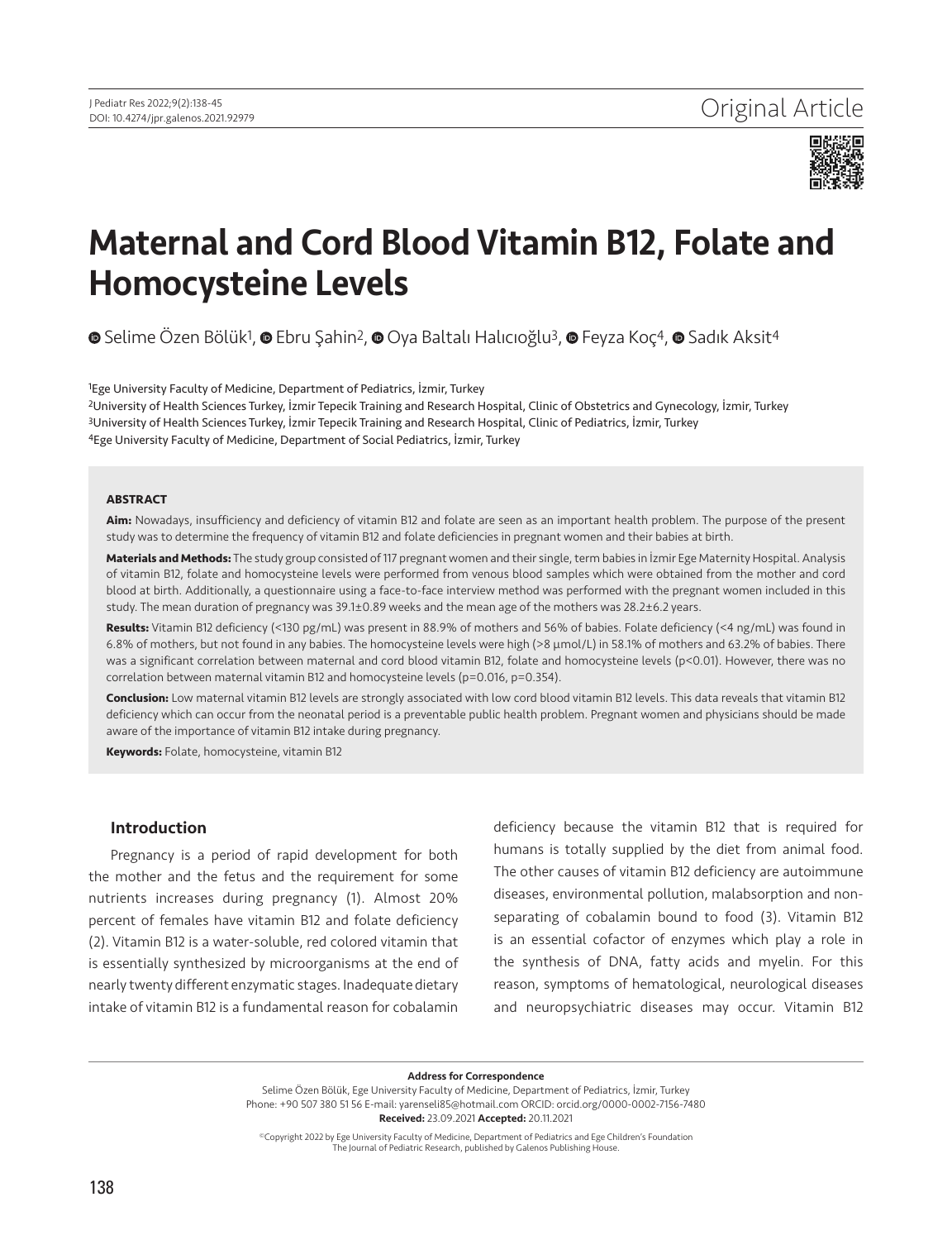deficiency predisposes neurodevelopmental diseases and megaloblastic anemia. Folate is a form of water-soluble vitamin B9. It has different missions for different body cells, especially in purine and pyrimidine synthesis. Pregnant women have a high risk of folate deficiency because of an increased requirement and the catabolism of folate. Folate deficiency is related with ablatio placenta, spontaneous abortion, prematurity, congenital defects such as neural tube defects and perinatal mortality. The Centers for Disease Control and Prevention advices 400 µg/day folic acid replacement during the period starting from preconception until the 20<sup>th</sup> week of pregnancy (4). Both folate and vitamin B12 are essential cofactors for homocysteine metabolism (5). In addition, high levels of plasma homocysteine are associated with vascular endothelial damage and occlusive vascular problems. Therefore, this situation poses a high risk for renal and cardiovascular diseases. Increased plasma homocysteine concentration is related with vascular placental thrombosis and may cause preeclampsia and ablasio placenta which result in early pregnancy losses (6).

The aim of this study was to evaluate the ratio of maternal vitamin B12 and folate deficiency and to analyze maternal and cord blood vitamin B12, folate and homocysteine levels. For this reason, we evaluated the relationships between maternal and cord blood vitamin B12 and folate status.

# Materials and Methods

# Study Population

Those pregnant women who met the inclusion criteria and agreed to take part in this study were included in this study. This study took place during the month of December 2012 in İzmir Ege Maternity Hospital. The inclusion criteria for the study were having a single, term birth (38-42 weeks). Preterm birth ( $\leq$ 37 week), birth after the 42<sup>nd</sup> week and multiple births were exclusion criteria. Both normal and cesarean deliveries were included. Written consent was received from the pregnant women who took part in this study. The sample size was calculated to be 97 with 95% confidence interval.

#### Study Design and Ethical Approval

This retrospective cross-sectional study was approved by the Clinical Research Ethics Committee of Ege University, Faculty of Medicine Hospital on 19.10.2012 (decision no: 12-9.1/10).

#### Data Collection

The study group consisted of 117 pregnant women and their single, term babies in İzmir Ege Maternity

Hospital. A questionnaire via a face-to-face interview method was performed with the pregnant women. Sociodemographic features (mother's age, economic status, mother and father's education and profession, nutritional status during pregnancy, usage of vitamin/mineral supplements, maternal illness during pregnancy, use of cigarettes, alcohol or substances during pregnancy) were investigated. Birth weight-height, gender, gestational age, and congenital anomaly presence were recorded at birth. Analysis of vitamin B12, folate and homocysteine levels were carried out on venous blood samples which were obtained from the mother and the cord at birth. The blood samples were protected by centrifugation at -20 °C degree until analysis. A chemiluminescence immunoassay technique with Immulite 2000 was used for analysis.

#### Data Analysis

One hundred thirty pg/mL was accepted as the deficiency limit for serum B12 vitamin levels of both the pregnant women and their babies. Measured serum cobalamin levels do not reflect metabolic active vitamin B12 status exactly. There is no correlation between the occurrence of clinical findings and serum vitamin B12 levels. The lowest level seen in studies was taken as the limit for serum vitamin B12 levels as there is no clear cut-off limit in the literature. Four ng/ mL has been determined as the deficiency level of folate according to the criteria of NHANES 3 classification in 2005 (7). Homocysteine is used as a metabolic indicator for this classification. Hyperhomocysteinemia during pregnancy is defined as  $\geq 8$  µmol/L based on the literature (8). A hemoglobin value below 11 gr/dL is accepted as the anemia level for pregnant women.

#### Statistical Analysis

Data was evaluated using the SPSS 18.0 (Statistical Package for Social Sciences) statistical package software. Categorical variables were expressed as number (n) and percentage (%). Comparisons between groups of qualitative variables were determined using the chi-square test, numerical variables were compared using Student's t-test and One-Way ANOVA. Multiple logistic regression analysis was used to investigate potential independent risk factors which may affect vitamin B12, folate or homocysteine levels. Correlation analysis was used to determine the relationship between numerical variables such as the maternal and cord blood vitamin B12, folate and homocysteine levels. Statistically significance was considered for p<0.05.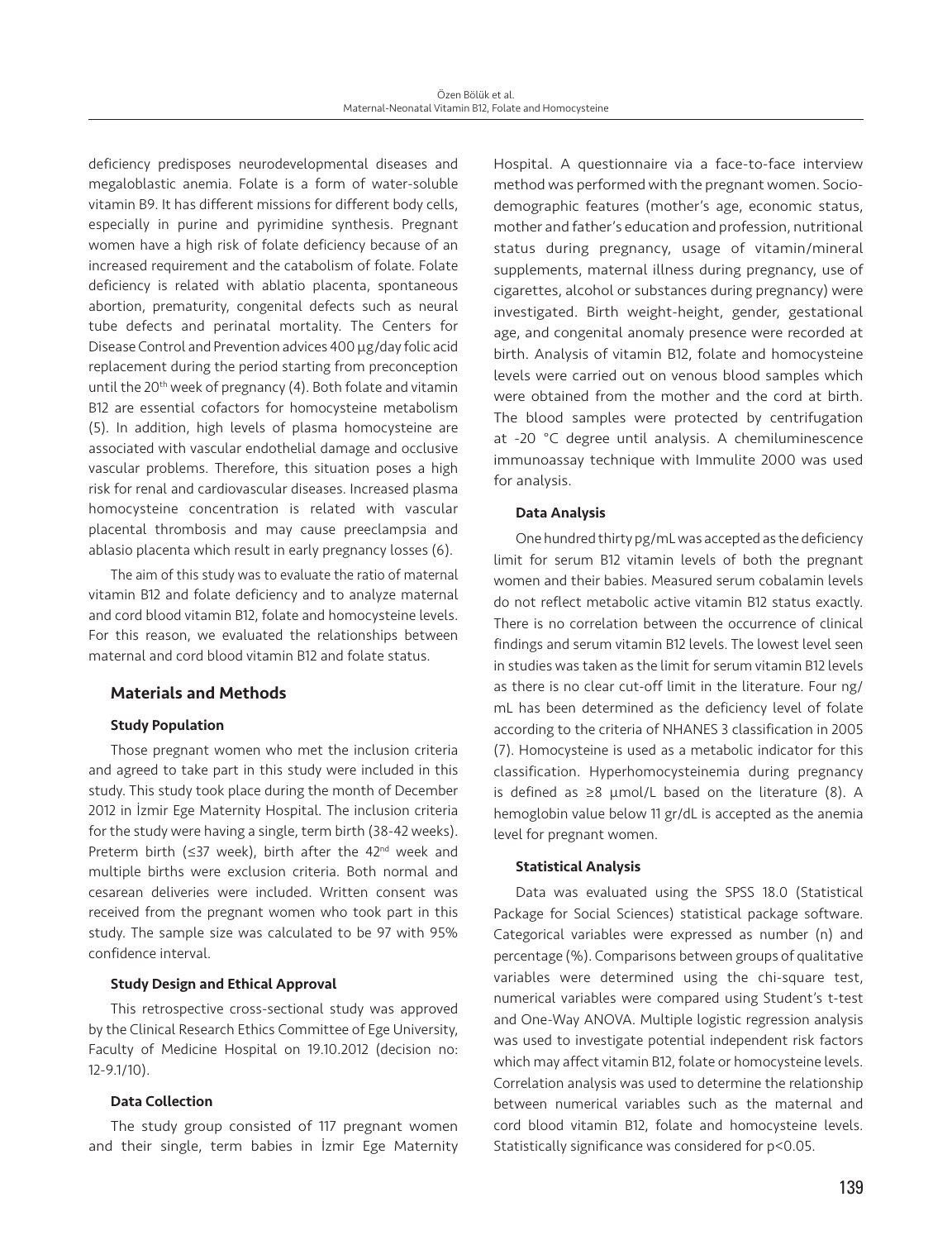# **Results**

During the one month period of the study, there were totally 177 births. Six births were multiple pregnancy, 19 births were <37 weeks and 5 births were >42 weeks, 24 pregnant women did not agree to participate in this study and 6 of the samples were insufficient. As a result, the study was carried out with 117 pregnant women and their babies. The average gestational week was 39.1±0.89. Fifty-three percent of babies were male. The mean birth weight was 3,402±47.5 gr, and the mean birth height was 50.24±1.22 cm. There was no congenital anomaly in 97.4% of babies. Two babies had antenatal bilateral hydronephrosis and one baby had antenatal sacral teratoma pre-diagnosis. The socio-demographic and some laboratory characteristics of the mothers and babies are given in Table I and the descriptive characteristics of pregnant women are given in Table II.

According to the classifications of the education status of the mothers, 59.8% of the mothers had primary school level or lower and 9.3% of them had high school or higher educational status. There was no vitamin/mineral supplementation for 12.8% of mothers, 52.9% of them had 3 months or less, 32.4% of them had between 3-6 months, and 14.7% of them had more than 6 months vitamin/ mineral supplementation. However, detailed information about the name of the preparation and its contents could not be obtained from those pregnant women who stated that they had taken vitamin/mineral supplementation during pregnancy.

The nutritional habits of the mothers during their pregnancy were investigated. It was observed that 2.6% of them had a vegetarian diet and 83.8% of them consumed red meat every 2 weeks or less (Table III).

 The mean maternal and cord blood vitamin B12 levels were determined to be 73±40.6 pg/mL and 121.7±68.36 pg/ mL respectively in this study.

The maternal and cord blood B12 deficiency rates were determined to be 88.9% and 59% respectively. The mean maternal and cord blood folate levels were 12.43±7.31 ng/mL and 22.2±4.39 ng/mL respectively in our study. The maternal folate deficiency rate was 6.8%, but all of the babies had normal folate levels. It was found that the babies of those pregnant women with low serum vitamin B12 levels had more vitamin B12 deficiency (p<0.01) (Table IV). When the limit for hyperhomocysteinemia is accepted as 8 µmol/L; high serum homocysteine levels were seen in 58.1% of the mothers, while this ratio was 63.2% in cord blood. The mean maternal and cord blood homocysteine levels were 8.98±3.2 µmol/L and 9.2±3.03 µmol/L respectively.

When the relationship between serum vitamin B12 deficiency and hyperhomocysteinemia was examined, no statistically significant difference was found for maternal serum homocysteine levels between those mothers with vitamin B12 deficiency and those without (p>0.05). Homocysteine levels were high in 59.6% of those mothers with low serum vitamin B12 levels and this ratio was 46.2% for those mothers who had normal vitamin B12 levels. The relationship with folate deficiency, which is one of the reason of hyperhomocysteinemia, was also examined. Fifty percent of the 8 mothers with low serum folate levels had normal serum homocysteine levels. Ninety-four percent of the 68 mothers who had high serum homocysteine levels had normal serum folate levels (p>0.05). Gender was not related with vitamin B12 and folate levels, however homocysteine levels were statistically higher for the male babies (p=0.026) (Table IV). There was no statistical

| Table I. Socio-demographic and laboratory characteristics of mothers and babies |        |                           |               |               |  |  |
|---------------------------------------------------------------------------------|--------|---------------------------|---------------|---------------|--|--|
|                                                                                 | Mean   | <b>Standard deviation</b> | Minimum value | Maximum value |  |  |
| Birth weigth (gr)                                                               | 3402.0 | 474.5                     | 1750          | 4500          |  |  |
| Birth height (cm)                                                               | 50.24  | 1.22                      | 47            | 53            |  |  |
| Gestational age (week)                                                          | 39.15  | 0.89                      | 38            | 42            |  |  |
| Mother age (year)                                                               | 28.2   | 6.2                       | 18            | 42            |  |  |
| Maternal folate (ng/mL)                                                         | 12.43  | 7.31                      | 2.00          | 25.5          |  |  |
| Maternal vitamin B12 (pg/mL)                                                    | 73.0   | 40.6                      | 30.00         | 208.0         |  |  |
| Maternal homocysteine (umol/L)                                                  | 8.98   | 3.2                       | 1.32          | 21.6          |  |  |
| Cord blood folate (ng/mL)                                                       | 22.2   | 4.39                      | 8.1           | 25.0          |  |  |
| Cord blood vitamin B12 (pg/mL)                                                  | 121.7  | 68.36                     | 30.0          | 339.0         |  |  |
| Cord blood homocysteine (umol/L)                                                | 9.2    | 3.03                      | 4.21          | 19.14         |  |  |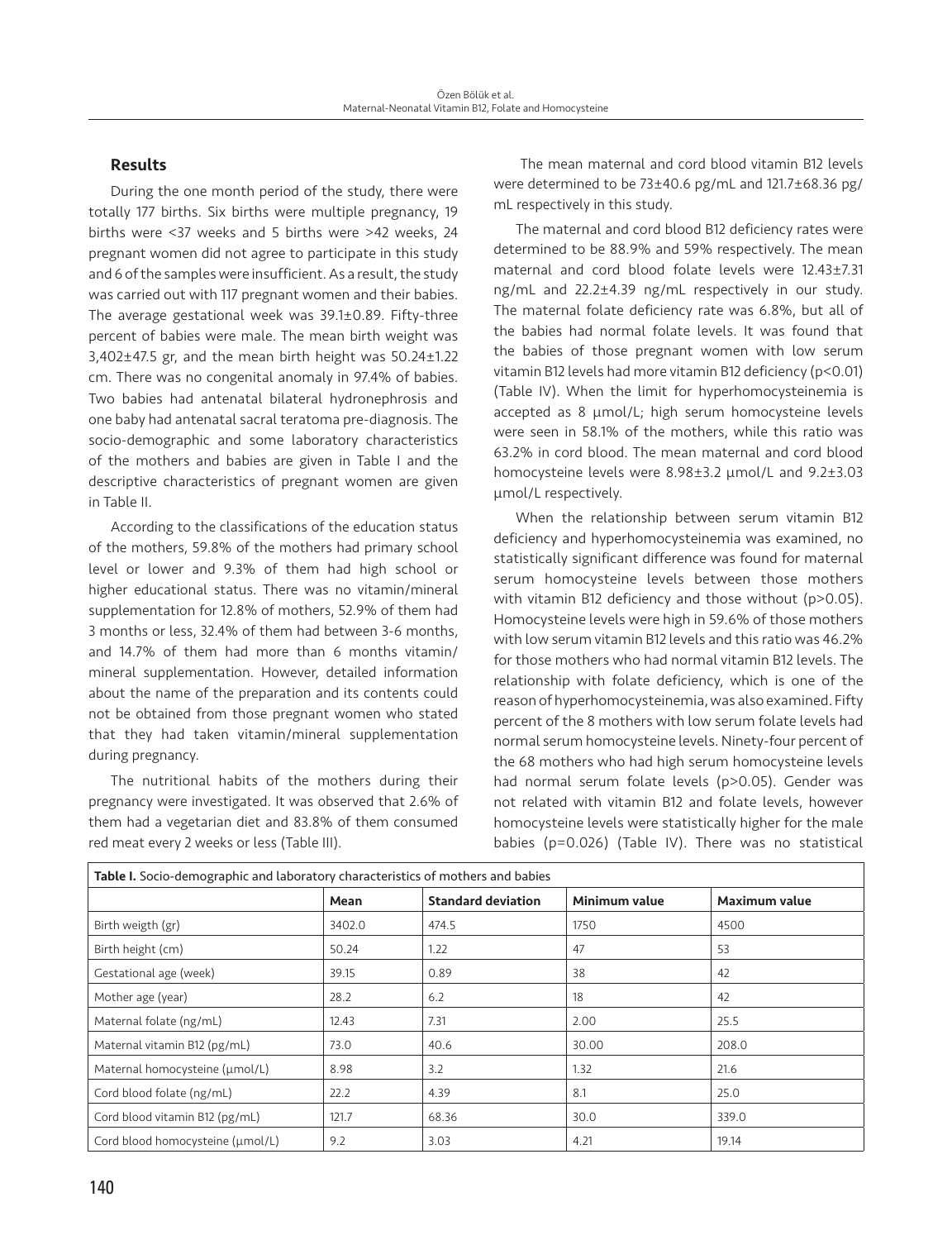difference between cord blood vitamin B12 deficiency and homocysteine levels. All babies had normal cord blood folate levels so its relation with homocysteine levels was not analyzed. The relation between the concentration of maternal and cord blood vitamin B12, folate and homocysteine was analyzed by Spearman correlation analysis (Table V). There was a strong relationship between maternal and cord blood folate levels (p=0.306, p<0.01), between maternal and cord blood vitamin B12 levels (p=0.499, p<0.01) and between maternal and cord blood homocysteine levels (p=0.483, p<0.01). There was also a strong correlation between maternal vitamin B12 and hemoglobin levels (p=0.53; p<0.01). The relation between

| Table II. Descriptive characteristics of pregnant women |                      |          |  |  |  |
|---------------------------------------------------------|----------------------|----------|--|--|--|
| <b>Characteristics</b>                                  | <b>Number</b><br>(n) | $\%$     |  |  |  |
| Parity of mother                                        |                      |          |  |  |  |
| 1                                                       | 42                   | 35.9     |  |  |  |
| $\overline{2}$                                          | 44                   | 37.6     |  |  |  |
| $\geq$ 3                                                | 31                   | 26.5     |  |  |  |
| <b>Education status of mother</b>                       |                      |          |  |  |  |
| Uneducated                                              | 17                   | 14.5     |  |  |  |
| Primary school                                          | 53                   | 45.3     |  |  |  |
| Middle school                                           | 35                   | 29.9     |  |  |  |
| High school and upper                                   | 12                   | 9.3      |  |  |  |
| Vitamin/mineral supplements during pregnancy            |                      |          |  |  |  |
| Yes                                                     | 102                  | 87.2     |  |  |  |
| <b>No</b>                                               | 15                   | 12.8     |  |  |  |
| <b>Smoking during pregnancy</b>                         |                      |          |  |  |  |
| Yes                                                     | 26                   | 22.2     |  |  |  |
| <b>No</b>                                               | 91                   | 77.8     |  |  |  |
| Alcohol consumption during pregnancy                    |                      |          |  |  |  |
| Yes                                                     | $\Omega$             | $\Omega$ |  |  |  |
| <b>No</b>                                               | 117                  | 100      |  |  |  |

**Table III.** Analysis of mothers' nutrition during their pregnancy

the concentration of maternal and cord blood vitamin B12, folate and homocysteine were analyzed with Spearman correlation analysis. There was a strong relationship between maternal and cord blood folate levels (p=0.306, p<0.01), between maternal and cord blood vitamin B12 levels (p=0.499, p<0.01) and between maternal and cord blood homocysteine levels (p=0.483, p<0.01). There was also a strong correlation between maternal vitamin B12 and hemoglobin levels (p=0.53, p<0.01). There was a negative correlation between cord blood vitamin B12 and homocysteine levels (p=-0.236, p<0.05).

Anemia was found in the analysis of 38.8% of mothers with vitamin B12 deficiency and 7.7% of mothers with normal vitamin B12 levels (p<0.05). When we examined relationship between maternal folate levels and anemia, 85.7% of mothers who had folate deficiency had anemia (p<0.01) but 31.7% of mothers had anemia despite having normal serum folate levels. There was no relation between the maternal educational status and maternal vitamin B12 or folate levels (respectively p=0.082, 0.325). It was determined that there was no statistical difference between anemia in pregnant women and the number of parity, maternal educational status, maternal smoking during pregnancy or the economic status of the families. However, it was found that the frequency of anemia was lower in those mothers who used vitamin-mineral supplementation during pregnancy (p<0.01). None of the independent variables had a meaningful effect on the dependent variable when independent variables were defined as the parity number of mothers, vitamin/ mineral supplementation during pregnancy, maternal education status, or maternal smoking in pregnancy and the dependent variable was defined as serum vitamin B12. Smoking, which is one of the reasons of hyperhomocysteinemia, was not related with maternal and cord blood homocysteine levels in this study.

| <b>Table III.</b> Analysis of mothers' nutrition during their pregnancy |                        |                |             |            |             |                      |                                |
|-------------------------------------------------------------------------|------------------------|----------------|-------------|------------|-------------|----------------------|--------------------------------|
| Consumption<br>frequency                                                | <b>Red meat</b><br>(%) | Poultry<br>(%) | Fish<br>(%) | Egg<br>(%) | Milk<br>(%) | Dairy product<br>(%) | <b>Green vegetables</b><br>(%) |
| Daily                                                                   | 0.9                    | 0.9            | 0.0         | 41.0       | 27.4        | 89.7                 | 82.1                           |
| 4-5 times/week                                                          | 1.7                    | 1.7            | 1.7         | 19.7       | 7.7         | 6.0                  | 6.8                            |
| 1-2 times/week                                                          | 13.7                   | 59.8           | 47.9        | 19.7       | 18.8        | 3.4                  | 9.4                            |
| 1 times/2 weeks                                                         | 36.8                   | 19.7           | 13.7        | 4.3        | 1.7         | 0.0                  | 0.0                            |
| 1 times/month                                                           | 39.3                   | 10.3           | 19.7        | 0.9        | 1.7         | 0.0                  | 0.0                            |
| <b>Never</b>                                                            | 7.7                    | 7.7            | 17.1        | 14.5       | 39.3        | 0.9                  | 0.9                            |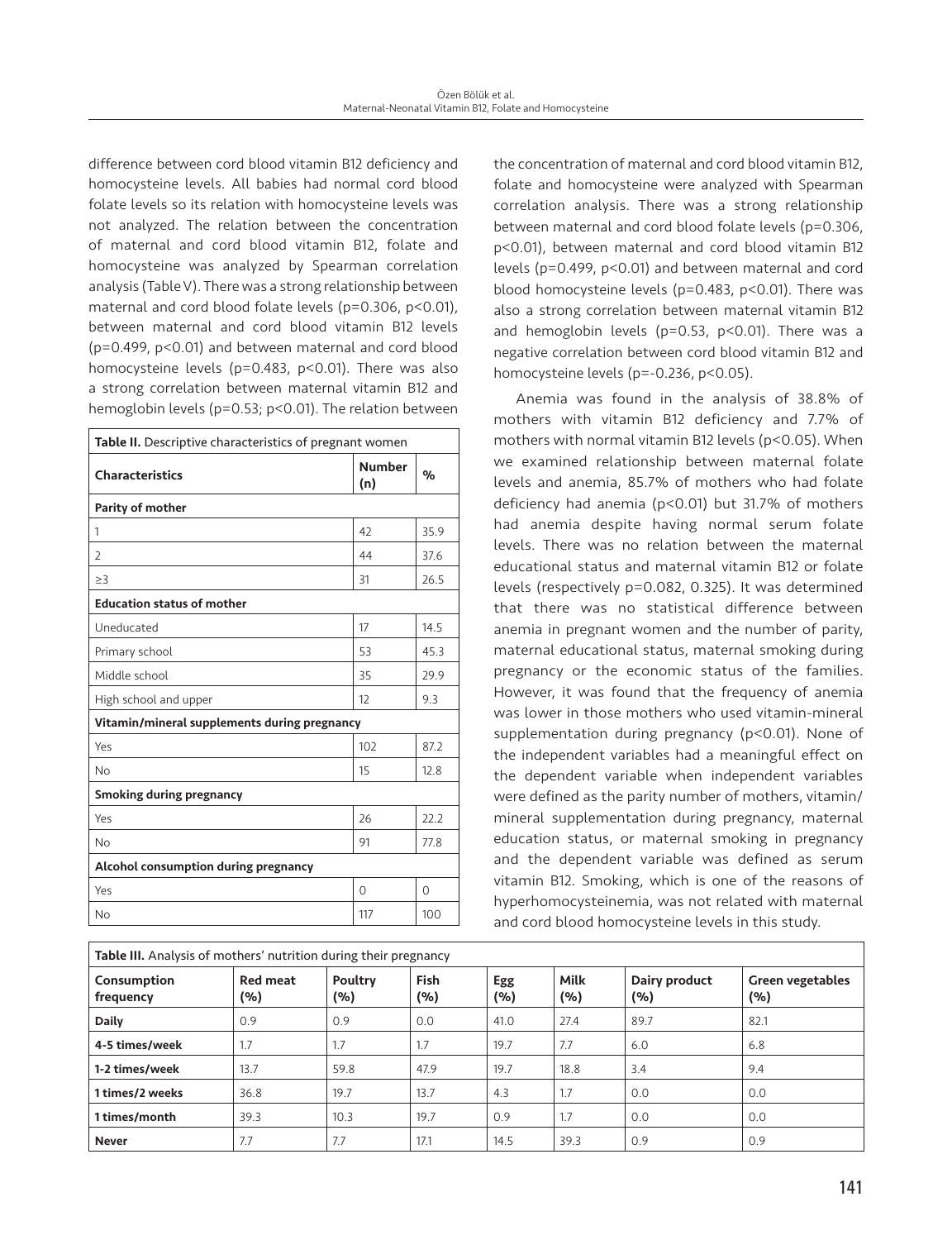# **Discussion**

In this study, it was shown that the babies of pregnant women with low serum vitamin B12 levels had more severe vitamin B12 deficiency (p<0.01) and there was a strong correlation between maternal and cord blood vitamin B12 levels (p=0.499, p<0.01). Studies conducted with similar population groups in developing countries and our country support the view that the vitamin B12 levels of mothers and their newborns are very closely correlated and show that vitamin B12 deficiency is severely high in mothers and infants. In a study carried out in Brazil, a developing country like our country, blood samples of 69 pregnant women and their babies were examined at birth in 2002 (9). The mean serum maternal vitamin B12 levels were 154.1±77.8 pmol/L (208.6±104.3 pg/mL), these levels were determined to be 256.8±198.9 pmol/L (346.8±268 pg/mL) for the babies.

| <b>Table IV.</b> Relationship between maternal serum vitamin B12,<br>folate levels, gender and maternal serum homocysteine level |                                       |               |         |  |  |
|----------------------------------------------------------------------------------------------------------------------------------|---------------------------------------|---------------|---------|--|--|
|                                                                                                                                  | <b>Cord blood vitamin B12 level</b>   |               |         |  |  |
|                                                                                                                                  | Low                                   | <b>Normal</b> | p-value |  |  |
| <b>Maternal vitamin B12 level</b>                                                                                                |                                       |               |         |  |  |
| Low, n (%)                                                                                                                       | 66 (63.5)                             | 38 (36.5)     | 0.005   |  |  |
| Normal, n (%)                                                                                                                    | 3(23.1)                               | 10 (76.9)     |         |  |  |
|                                                                                                                                  | <b>Maternal</b><br>homocysteine level |               |         |  |  |
|                                                                                                                                  | <b>Normal</b>                         | High          | p-value |  |  |
| <b>Maternal vitamin B12 level</b>                                                                                                |                                       |               |         |  |  |
| Low, n (%)                                                                                                                       | 42 (40.4)                             | 62(59.6)      |         |  |  |
| Normal, n (%)                                                                                                                    | 7(53.8)                               | 6(46.2)       | 0.354   |  |  |
| <b>Maternal folate level</b>                                                                                                     |                                       |               |         |  |  |
| Low, n (%)                                                                                                                       | 4(50)                                 | 4(50)         | 0.63    |  |  |
| Normal, n (%)                                                                                                                    | 45 (41.4)                             | 64 (58.7)     |         |  |  |
| Gender                                                                                                                           |                                       |               |         |  |  |
| Male, n (%)                                                                                                                      | 17(27.4)                              | 45 (72.6)     |         |  |  |
| Female, n (%)                                                                                                                    | 26 (47.3)                             | 29 (52.7)     | 0.026   |  |  |

There was a strong correlation between maternal and neonatal B12 levels (r=0.68, p<0.01). Similar to our results, cord blood vitamin B12 levels were found to be 2-3 times higher than the maternal values. The vitamin B12 deficiency ratio in pregnant women was determined to be 74.1% in a study that was designed by Pathak et al. (10) in India. Vitamin B12 deficiency was found in early pregnancy (at 13-17 gestational weeks) to be 48.8%, in later pregnancy (at 28-32 gestational weeks) to be 80.9% and at postpartum 13-17 weeks to be 60%. Açkurt et al. (11) designed their study with prenatal and postnatal nutritional evaluation of 133 randomized pregnant women in our country, in Istanbul and Izmit. Onal et al. (12), evaluated 250 mothers and their term babies at postnatal 48th hour in 2010. The lowest limit of vitamin B12 was accepted to be 300 pg/mL for mothers and 200 pg/mL for babies in this study. Vitamin B12 deficiency was found in 81.6% of mothers and 41% of their babies. In a similar study which was designed in the northern region of Turkey between 2008 and 2009, the ratio of maternal vitamin B12 deficiency was 72% and this ratio was 56% for their babies (13). In another study in Urfa, values below 160 pg/mL were defined as deficiency and values below 120 pg/mL were defined as severe deficiency for both mothers and babies (14). The vitamin B12 deficiency ratio was 72% (severe deficiency 48%) for mothers and 41% for babies (severe deficiency 23%) (14). There was also a statistically significant correlation between maternal and cord blood vitamin B12 levels (r=0.395, p<0.001). In a study conducted with 72 pregnant women at the same time and in a similar region of Turkey as our study, it was observed that 70.8% of mothers and 83.9% of infants had vitamin B12 deficiency when 200 pg/mL was accepted as the cutoff point for vitamin B12 (15). It is considered that the dominance of the Mediterranean diet in the region might be responsible.

There is no clear limit value for defining serum vitamin B12 deficiency in the literature. Different reference ranges have been determined according to the methods and kits which are used. RDA reports the lowest limit of vitamin

Table V. Relationship between maternal and cord blood vitamin B12, folate and homocysteine concentrations (Spearman correlation analysis)

|                        | <b>Cord folate</b> | Cord B12  | <b>Cord Hcv</b> | <b>Maternal Hcy</b> | Hb       |
|------------------------|--------------------|-----------|-----------------|---------------------|----------|
| <b>Maternal folate</b> | 0.306"             | 0.152     | $-0.168$        | $-0.126$            | 0.164    |
| <b>Maternal B12</b>    | 0.101              | 0.499"    | $-0.119$        | $-0.016$            | $0.53**$ |
| <b>Maternal Hcy</b>    | $-0.129$           | $-0.105$  | 0.483"          |                     | $-0.014$ |
| <b>Cord Hcv</b>        | $-0.098$           | $-0.236"$ |                 | $0.483**$           |          |
| $*p<0.05$ , $*p<0.01$  |                    |           |                 |                     |          |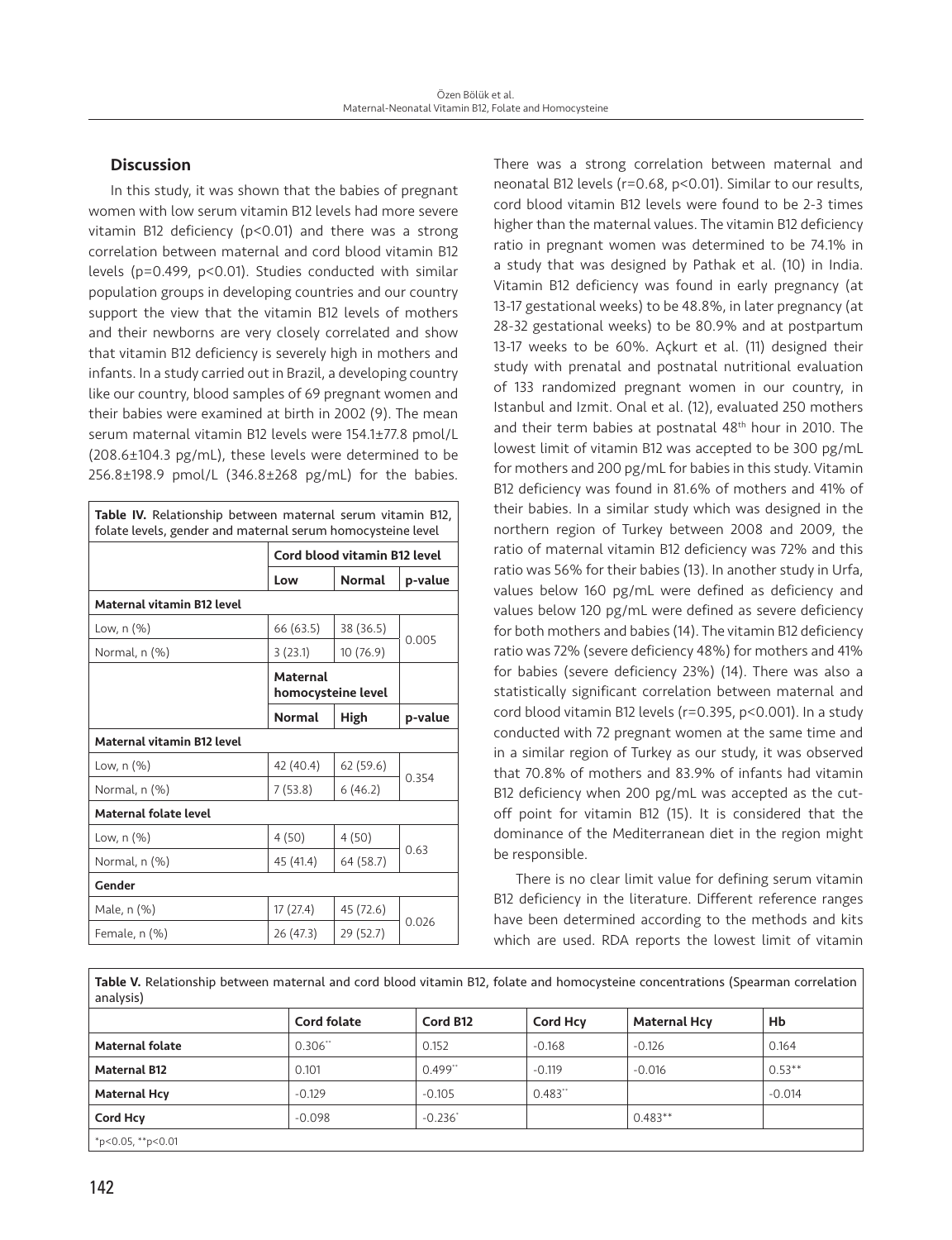B12 as 120-180 pmol/L (170-250 pg/mL) for adults (16). In addition, serum total vitamin B12 concentration starts to decrease during the early processes of the first trimester of pregnancy. This decrease becomes more significant at 6 months. For this reason, in our study, 130 pg/mL was accepted as the limit of vitamin B12 deficiency despite this value being one of the lowest values for vitamin B12 deficiency. The rates of vitamin B12 deficiency in mothers and babies were found to be slightly higher in this study. The mean vitamin B12 levels were also lower compared to similar studies. It is considered that the reason for this might be related with this study group which represented a poor socio-economic region. Our findings may be related with the mothers' nutritional insufficiencies which continue during their pregnancy and so their newborn babies were born with insufficient vitamin levels. When the nutritional status of the mothers during pregnancy was investigated, they were seen to be inadequate. Waldmann et al. (17) compared strict and mild vegetarians in their study. Strict vegetarians had significantly lower cobalamin levels and higher homocysteine levels. However, there was no difference found with folate levels.

It was observed that the number of births and pregnancies of the mother did not affect the serum and cord blood vitamin B12, folate and homocysteine levels when evaluated by logistic regression analysis. In addition, there was no relationship between whether the mother used vitaminmineral support during pregnancy and maternal serum and cord blood vitamin B12 and folate levels. However, 65.7% of the mothers had used vitamin-mineral support for less than 3 months during pregnancy. This period is quite short and it is thought that the relationship could not be clearly determined since the content of the preparations used is not known.

Monagle and Tauro (18) determined that the most frequent reason of infantile megaloblastosis was maternal vitamin B12 deficiency and they stated that fifty percent of these mothers were asymptomatic. All of these data support the view that babies who are born to mothers who have insufficient vitamin B12 stores, substantially also have insufficient vitamin B12 stores at birth (19). Normally, babies are born with 25-50 mcg vitamin B12 storage. The essential quantity for growth is 0.1 mcg/ day. This vitamin B12 store which a newborn has at birth is enough for 6-12 months. The development of infants with insufficient vitamin B12 storage is generally normal for the first months. If the initiation of complementary nutrition is delayed, clinical features may present due to

vitamin B12 deficiency after sixth months (20,21). Prenatal 3<sup>rd</sup> trimester and postnatal 3-6 months is the period of life in which brain development and myelination are fastest. If the mother has insufficient vitamin B12, the baby's vitamin B12 deficiency develops earlier (19). Cerebral atrophy and hypoplasia may develop at birth because of the effects of myelinization during the last trimester. If vitamin B12 deficiency is not detected and treated early, it may result in irreversible neurological damage in infants (22-25). The most common symptoms are lethargy, hypotonia and convulsions, and sometimes encephalopathy may present. Severe pancytopenia may develop in addition to megaloblastic anemia due to vitamin B12 deficiency because of impairment of DNA synthesis. Hypogammaglobulinemia may accompany vitamin B12 deficiency and reach normal levels with vitamin B12 treatment (26). In a study with a large sample size designed in Holland in 2010, it was claimed that maternal vitamin B12 deficiency might be an etiological reason for excessive crying in babies (27). In a comparison of two groups of pregnant women in India, oral vitamin B12 (50 µgr) was given to one group during pregnancy and early lactation and a placebo were given to the other group (28). Vitamin B12 levels were statistically higher in the group taking vitamin supplements in an evaluation of the breast milk, the maternal serum and the babies' serum at postnatal 6<sup>th</sup> week. In a systematic review, the importance of vitamin B12 supplementation during pregnancy is emphasized according to results which state that having maternal vitamin B12 levels <148 pg/L is a risk factor for low birth weight for newborns and there is a linear relationship between maternal B12 vitamin levels and preterm birth (29). In addition, in a study designed as premarital screening of women, vitamin B12 and iron deficiency were seen to be an important health problem for women of reproductive age in our country (30).

There was also a significant relation between maternal and cord blood folate levels (p=0.306; p<0.01) in our study. The mean maternal folate levels were 13.9±5.6 nmol/L (5.74±2.21 ng/mL) and the mean serum folate levels for babies were 6.6±2.8 nmol/L (2.65±0.88 ng/mL) at birth in a study designed by Guerra-Shinohara et al. (9) in Brazil. All of the mothers had normal folate levels and 4% of babies had folate deficiency in Sayar et al.'s (13) study. The results of the Koc et al.'s (14) study in Urfa overlapped with our results. In their study, maternal folate deficiency was found to be 12% (severe deficiency was 9%) and serum folate levels that were below 4 ng/mL were defined as deficient, and below 2 ng/mL were defined as severely deficient. All of the babies had normal folate levels as in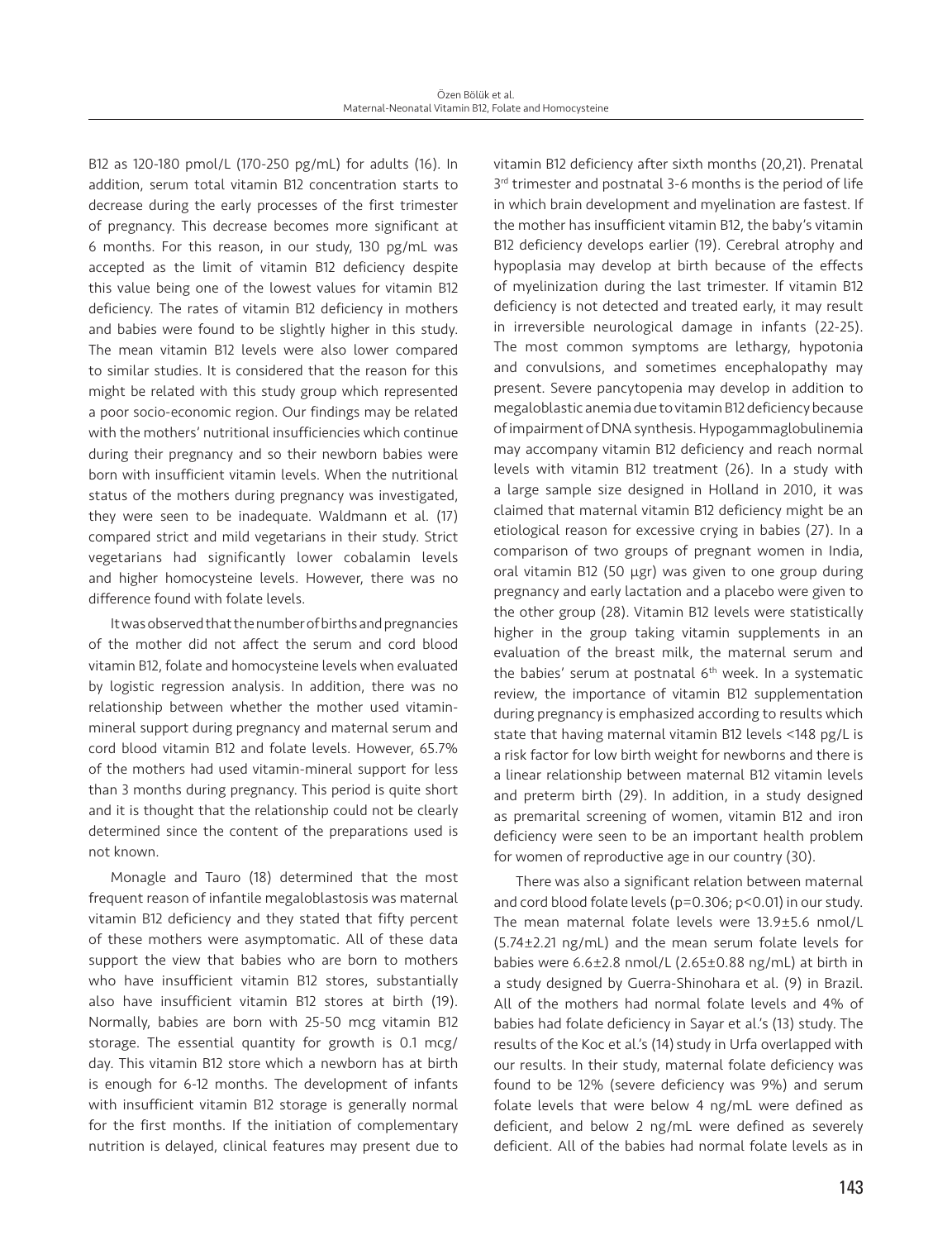our study. It is considered that folic acid supplementation plays a big role in these results.

Cord blood homocysteine levels were higher in males than females in this study. There have been different results in recent studies, but generally, it is accepted that there is no relation to gender (29). There was a strong correlation between maternal and cord blood homocysteine levels (p=0.483, p<0.01) and also a negative correlation between cord blood vitamin B12 and homocysteine levels (p=-0.236, p<0.05) in this study. In the study of Guerra-Shinohara et al. (9), there was a strong correlation between maternal and neonatal homocysteine levels and a negative correlation between neonatal vitamin B12 and homocysteine levels, as in our study. This indicates that there is a weak negative correlation between neonatal folate and homocysteine levels (9).

Plasma homocysteine levels decrease physiologically in normal pregnancies. It is argued that this is a physiological adaptation (31). No significant correlation was found between maternal vitamin B12 and homocysteine levels, and it is thought that homocysteine levels are not a significant indicator in revealing vitamin B12 deficiency in pregnancy due to the physiological decrease in homocysteine levels during pregnancy. As emphasized by Wallace et al. (32), vitamin B12 is not a good marker of homocysteine levels in pregnancy. There was no significant relation between smoking during pregnancy and cord blood homocysteine levels in our study. In a study in Oslo, babies whose mothers smoked 10 or more per day had significantly higher homocysteine levels (33).

#### Study Limitations

The daily consumption of cigarettes was not investigated in our study, and this can be considered to be an incomplete point of our study. It was observed that the frequency of anemia was 3.9 times higher in those who did not use vitamins and minerals during pregnancy. One of the limitations of this study is that we could not fully investigate at what dose and for how long vitamin-mineral support was taken, because the pregnant women did not know the exact contents of the preparations they used. Due to the fact that the region in which this study was conducted has a low socioeconomic level, it is not possible to generalize the results to the whole society. However, our findings are important in terms of emphasizing that babies are born with vitamin deficiencies in cases of maternal nutritional deficiency.

# Conclusion

Maternal vitamin B12, folate and homocysteine levels are significantly correlated with cord blood levels. This

study reveals that vitamin B12 deficiency which can occur from the neonatal period is a preventable public health problem. Babies may be born with adequate vitamin B12 stores by supporting their mothers' intake of vitamin B12 during and/or before pregnancy. Pregnant women and physicians should be made aware of the importance of vitamin B12 intake during pregnancy.

# **Ethics**

Ethics Committee Approval: This retrospective crosssectional study was approved by Clinical Research Ethics Committee of Ege University Faculty of Medicine Hospital on 19.10.2012 (decision no: 12-9.1/10).

**Informed Consent:** Written consent was received from the pregnant women that included to study.

Peer-review: Externally and internally peer-reviewed.

# Authorship Contributions

Concept: S.Ö.B., E.Ş., O.B.H., F.K., S.A. Design: S.Ö.B., E.Ş., O.B.H., F.K., S.A. Data Collection and/or Processing: E.Ş., Analysis or Interpretation: E.Ş., Supervision: S.Ö.B., F.K., Writing: S.Ö.B., E.Ş., O.B.H., F.K., S.A.

Conflict of Interest: The authors declared that there were no conflicts of interest.

**Financial Disclosure:** The authors declared that this study has received no financial support.

# References

- 1. Baker PN, Wheeler SJ, Sanders TA, et al. A prospective study of micronutrient status in adolescent pregnancy. Am J Clin Nutr 2009; 89:1114-24.
- 2. Couto FD, Moreira LM, Dos Santos DB, Reis MG, Gonçalves MS. Folate, vitamin B12 and total homocysteine levels in neonates from Brazil. Eur J Clin Nutr 2007; 61:382-6.
- 3. Orkin SH, Nathan DG, Ginsburg D, Look AT, Fisher DE, Lux S. Nathan and Oski's Hematology of Infancy and Childhood E-Book: Expert Consult Online and Print. Elsevier Health Sciences; 2008.
- 4. Public Health Services, Centre for Disease Control and Prevention. Effectiveness in Disease and Injury Prevention Use of Folic Acid for Prevention of Spina Bifida and Other Neural Tube Defects -1983-1991. MMWR 1991; 40:513-6.
- 5. Tamura T, Picciano MF. Folate and human reproduction. Am J Clin Nutr 2006; 83:993-1016.
- 6. Ray JG, Laskin CA. Folic acid and homocyst(e)ine metabolic defects and the risk of placental abruption, pre-eclampsia and spontaneous pregnancy loss: A systematic review. Placenta 1999; 20:519-29.
- 7. Jacques PF, Rosenberg IH, Rogers G, et al. Serum total homocysteine concentrations in adolescent and adult Americans: results from the third National Health and Nutrition Examination Survey. Am J Clin Nutr 1999; 69:482-9.